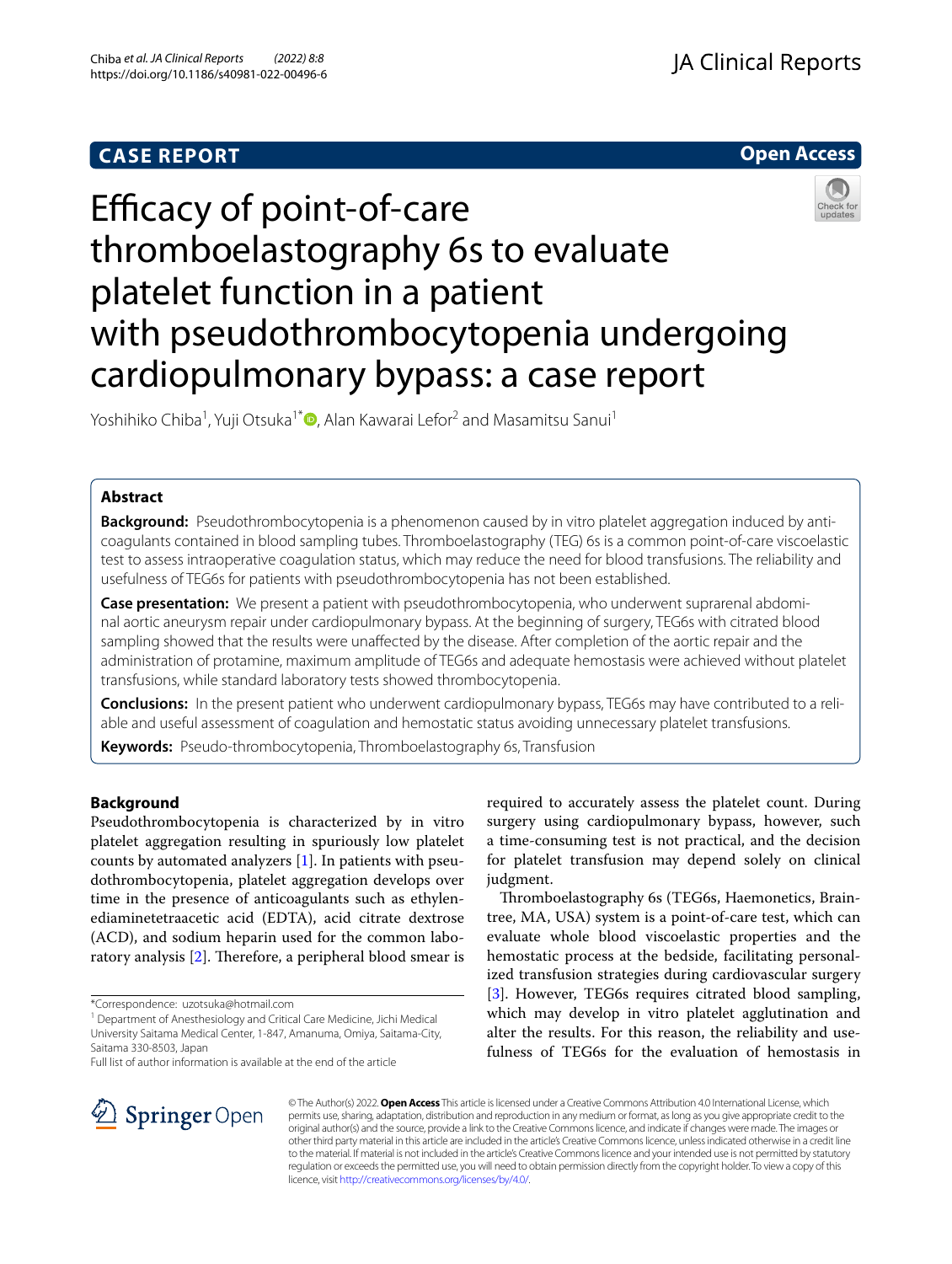patients with citrate-associated pseudothrombocytopenia is unclear.

We used TEG6s for a patient with citrate-associated pseudothrombocytopenia during abdominal aortic aneurysm repair with cardiopulmonary bypass, based on the hypothesis that if TEG analysis is started immediately after blood sampling, the efect of platelet agglutination may be minimized. Written informed consent was obtained.

## **Case presentation**

An 83-year-old man presented with worsening back pain. Computed tomography scan showed suprarenal, a 58-mm saccular abdominal aortic aneurysm with no evidence of rupture. The patient was scheduled for a semi-urgent surgical repair of the aorta. Initial laboratory tests were normal except for thrombocytopenia (<4.9  $\times$  $10^9$  $10^9$ /L, Table 1) determined by a routine automated analyzer. He had no history of bleeding tendencies and was not taking medications associated with thrombocytopenia. No petechial or mucosal bleeding was noted. Bleeding time, International Normalized Ratio of prothrombin time, and activated partial thromboplastin time were all normal. Thrombocytopenia was found not only in the specimen in the EDTA containing tube, but also in tubes containing ACD and sodium heparin. The peripheral blood smear showed platelet agglutination in all speci-men tubes collected (Fig. [1\)](#page-2-0). The platelet count increased  $(11.7 \times 10^9)$  $(11.7 \times 10^9)$  $(11.7 \times 10^9)$ L, Table 1) with rapid blood test sampling. Antibody tests showed no specifc results, and further investigation revealed high immunoglobulin M levels. Bone marrow aspiration was deferred in consideration of the invasiveness of the procedure for a patient with an

aortic aneurysm. Based on the results of the tests, clinical evaluation and the peripheral blood smear, the diagnosis of idiopathic pseudothrombocytopenia was made.

At the beginning of the operation, blood was collected in tubes containing ACD and was immediately examined by a bedside TEG6s analyzer. Coagulation form curves and all values displayed in the TEG6s analyzer were normal. We decided to use TEG6s, especially the maximum amplitude of RapidTEG of TEG6s tests, as a reference for hemostatic and coagulation function during surgery. The activated clotting time determined at the same time was normal (103s, Table [1\)](#page-1-0). To perform supra-superior mesenteric arterial aortic cross clamping, a left lateral thoracotomy was performed. After administration of 14,000U heparin (300U/kg) according to the institutional protocol, activated clotting time was prolonged to 516s. The right femoral artery and vein were then cannulated, and to perfuse the abdominal viscera, cardiopulmonary bypass was used during the aneurysm repair. Activated clotting time was appropriately maintained above 400 s with additional heparin administration as appropriate (Table [1\)](#page-1-0). The surgery was performed under normothermic conditions, and only one pack of red blood cells (280mL) was transfused upon initiating cardiopulmonary bypass.

After completion of the aortic repair and cessation of bypass, 200mg of protamine was administered, based on a calculation of the amount of heparin administered. The activated clotting time returned to  $111s$  $111s$  (Table 1), and TEG6s was reevaluated. The maximum amplitude of RapidTEG and citrated functional fbrinogen showed that adequate coagulation and hemostatic condition was derived (Table [1](#page-1-0)). Bleeding was easily controlled without

<span id="page-1-0"></span>**Table 1** Perioperative laboratory tests and TEG6s results at three time points

|                                                                                  | Preoperative | During cardiopulmonary<br>bypass | After<br>protamine<br>administration |
|----------------------------------------------------------------------------------|--------------|----------------------------------|--------------------------------------|
| Platelet count( $\times$ 10 <sup>9</sup> /L)                                     |              |                                  |                                      |
| <b>EDTA</b>                                                                      | 4.9          | 3.5                              | 3.7                                  |
| <b>ACD</b>                                                                       | 8.8          |                                  |                                      |
| Rapid test from blood sampling (EDTA)                                            | 11.7         |                                  |                                      |
| Rapid test from blood sampling (heparin)                                         | 10.4         |                                  |                                      |
| Fibrinogen (mg/dL)                                                               | 369          | 211                              | 226                                  |
| Hemoglobin (g/dL)                                                                | 10.9         | $6.7 - 8.2$                      | 8.4                                  |
| Activated clotting time                                                          | 103          | 427-700                          | 111                                  |
| Maximum amplitude of rapid TEG (mm, normal range: 52-70)                         | 66.5         |                                  | 57.6                                 |
| Amplitude at 10 min of rapid TEG (mm, normal range: 44-67)                       | 63.1         |                                  | 48.8                                 |
| Alpha angle of rapid TEG (degrees, normal range: 60-78)                          | 76.2         | $\overline{a}$                   | 69.7                                 |
| Maximum amplitude of citrated functional fibrinogen (mm, normal<br>range: 15-32) | 27.6         |                                  | 20.0                                 |

*Abbreviation*s: *TEG* thromboelastography, *EDTA* ethylenediaminetetraacetic acid, *ACD* acid citrate dextrose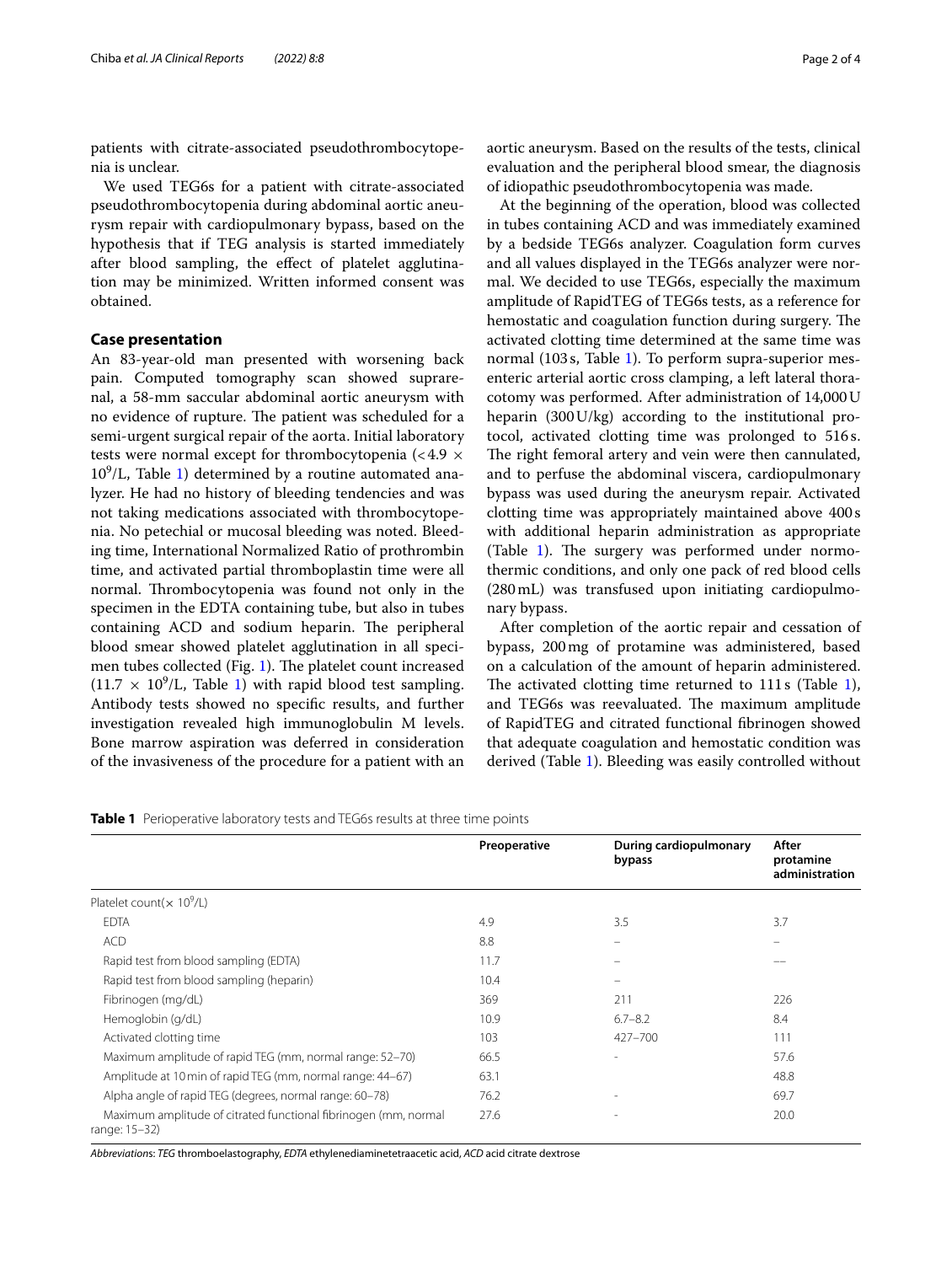

<span id="page-2-0"></span>transfusion of platelets or fresh frozen plasma, although standard laboratory tests showed thrombocytopenia (3.7  $\times$  [1](#page-1-0)0<sup>9</sup>/L, Table 1). Postoperatively, the patient was discharged from the hospital without complications, while the platelet count remains low by routine testing.

## **Discussion**

We present a patient with pseudothrombocytopenia undergoing abdominal aortic aneurysm repair under cardiopulmonary bypass, for whom TEG6s was used to assess intraoperative coagulation and hemostatic function. Platelet aggregation was found in preoperative sampling tubes containing ACD, which was also expected to occur in ACD containing tubes to examine TEG6s. However, the intraoperative results of TEG6s were compatible with results in patients who have normal platelet function, and therefore, transfusion of platelet was avoided. TEG6s may have a role for assessing coagulation and hemostatic function during cardiovascular surgery. Successful use of TEG5000 during coronary bypass surgery for a patient with citrate associated pseudothrombocytopenia was reported [\[4](#page-3-3)], but non-citrated blood samples were used in this case. To the best of our knowledge, this is the frst case report using TEG6s in a patient with pseudothrombocytopenia.

The incidence of pseudothrombocytopenia in adults is 0.9% to 2%. Pseudothrombocytopenia may be related

to malignancy, myeloma, autoimmune disease, liver disease, cardiovascular disease, sepsis, and the use of certain medications [\[5](#page-3-4)]. Although the mechanism is not fully understood, the presence of anticoagulantdependent anti-platelet autoantibodies may induce platelet clumping [\[2\]](#page-3-1), which is frequently observed in EDTA containing blood samples. Other anticoagulants (citrate, heparin, and oxalate) have also been implicated in the disease, while in 52% of the cases, no apparent causes are identified  $[6]$  $[6]$  $[6]$ . To determine the actual platelet count, examination of a peripheral blood smear is required. For intraoperative assessment of the platelet count, using non-agglutinating blood collection tubes is recommended [[7\]](#page-3-6). In this patient, platelet aggregation developed in all blood sample tubes for preoperative evaluation, and platelet aggregation had been expected with citrated blood samples for intraoperative TEG6s.

Four diferent assays can run simultaneously on the TEG6s within 10min. RapidTEG, one of the four assays, is an accelerated assay with tissue factor and kaolin for activation of both extrinsic and intrinsic coagulation pathways. In these assays, the maximum amplitude is the point at which the clotting intensity is maximized, refecting eventual maximal platelet-fbrin interaction via the GPIIb/IIIa receptor. The blood is pipetted into TEG6s cartridges, which accept either citrated or heparinized blood samples. In this patient, citrate-related antibodies